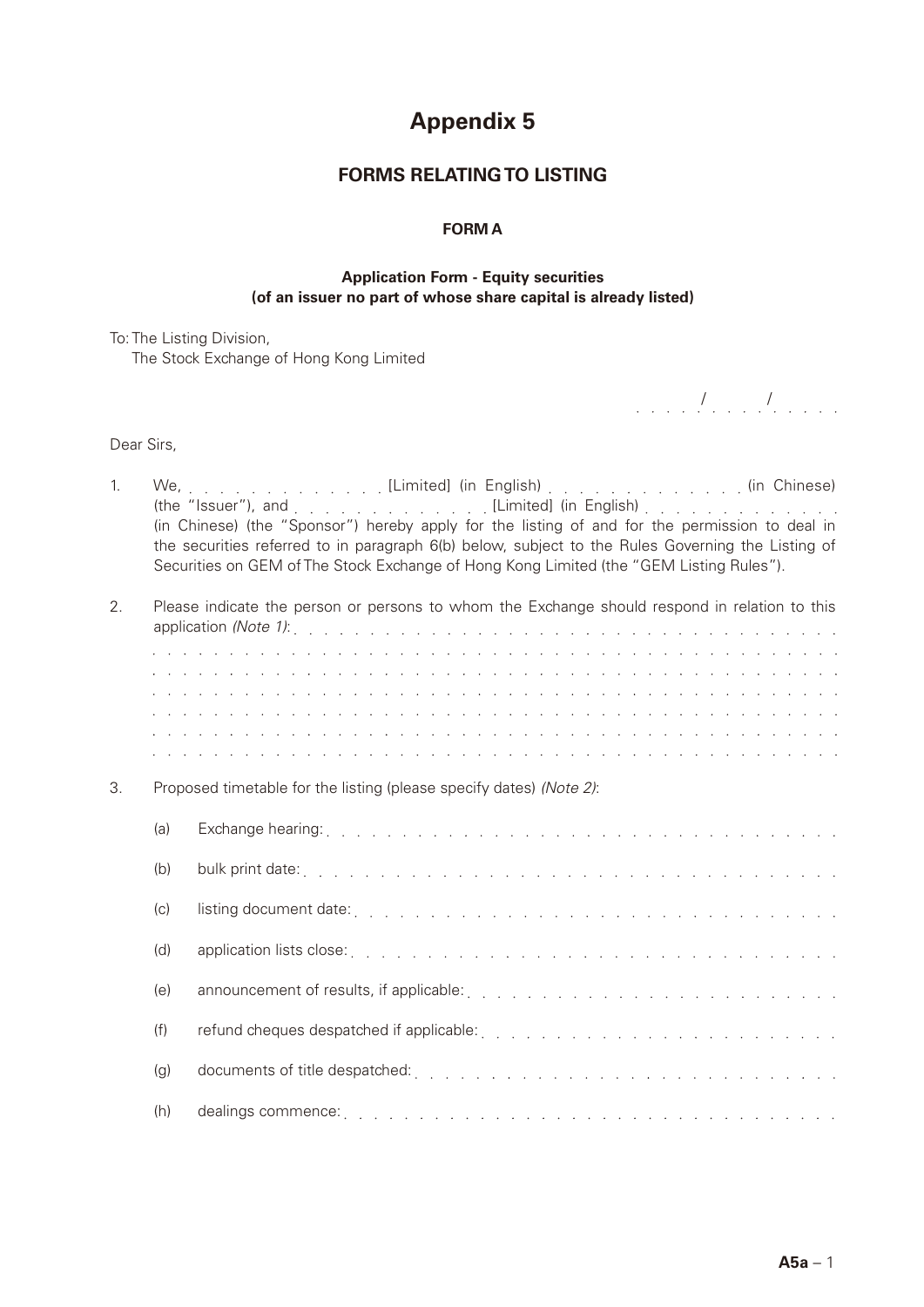| 4. |                                                                                                                                                                                                                               |  |
|----|-------------------------------------------------------------------------------------------------------------------------------------------------------------------------------------------------------------------------------|--|
|    |                                                                                                                                                                                                                               |  |
| 5. | A brief summary of the history and nature of business of the Issuer and/or its subsidiaries:                                                                                                                                  |  |
|    | and a construction of the construction of the construction of the construction of the construction of the construction of the construction of the construction of the construction of the construction of the construction of |  |
|    | the second contract of the second contract of the second contract of the second contract of the second contract of                                                                                                            |  |
|    |                                                                                                                                                                                                                               |  |
|    |                                                                                                                                                                                                                               |  |
|    | the contract of the contract of the contract of the contract of the contract of the contract of the contract of                                                                                                               |  |
|    |                                                                                                                                                                                                                               |  |
|    |                                                                                                                                                                                                                               |  |
|    |                                                                                                                                                                                                                               |  |
|    |                                                                                                                                                                                                                               |  |

- 6. Details of share capital:
	- (a) Authorised share capital of *[currency] [amount]* divided into:

| Class | Number | Par value<br>per share | Total<br>Nominal value               |
|-------|--------|------------------------|--------------------------------------|
|       | (A)    | (B)<br>[currency]      | $(C) = (A) \times (B)$<br>[currency] |

|       |  |  | . |  |  |  |
|-------|--|--|---|--|--|--|
| Total |  |  | . |  |  |  |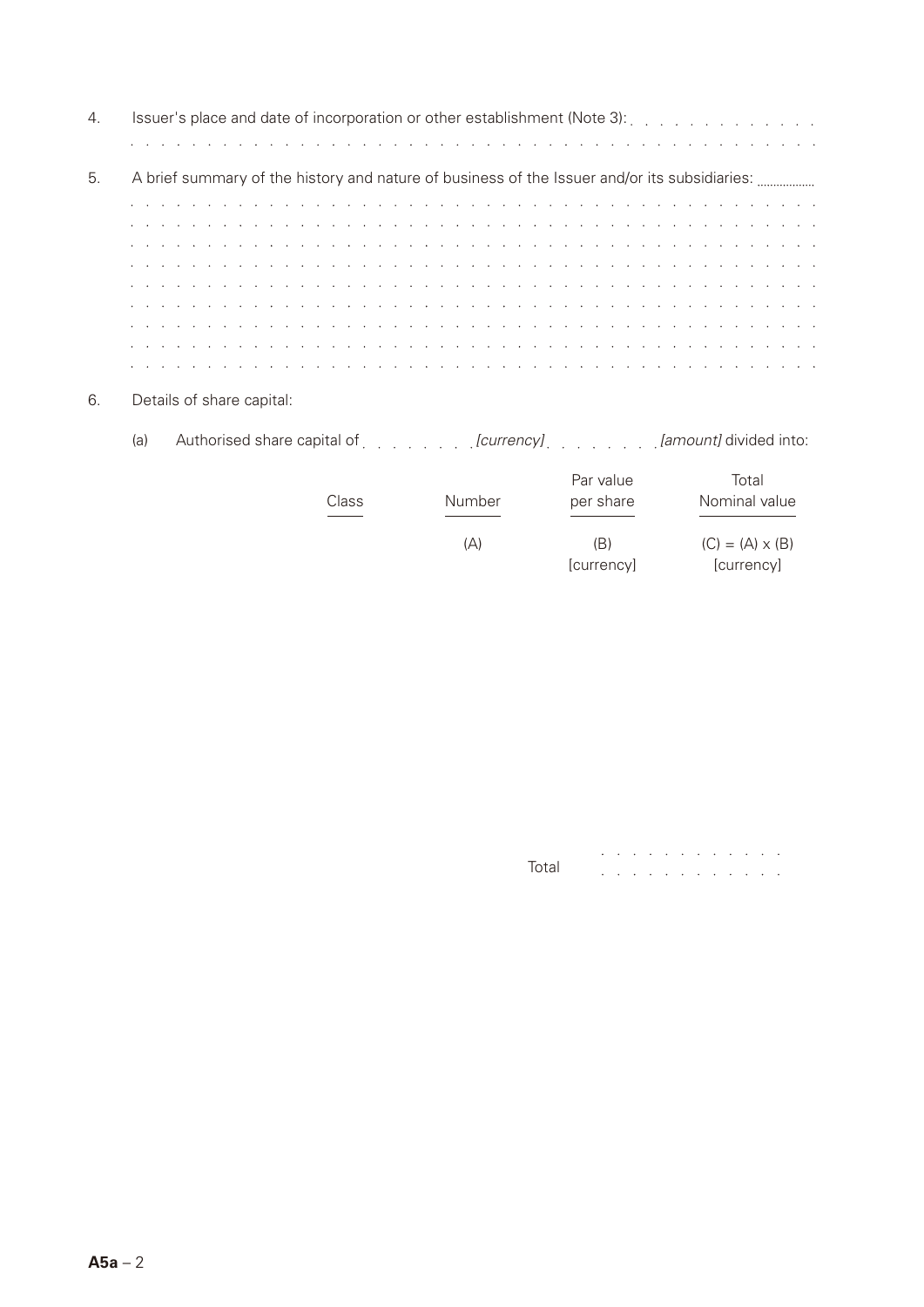(b) The type(s) and number of securities for which application is now made, being the issued (and paid up) share capital, inclusive of proposed issue, of *[currency] [amount]* divided into:

|                                                      | Class | Number | Par value<br>per share | Total<br>Nominal value               |
|------------------------------------------------------|-------|--------|------------------------|--------------------------------------|
|                                                      |       | (A)    | (B)<br>[currency]      | $(C) = (A) \times (B)$<br>[currency] |
| In issue<br>before the<br>offer                      |       |        |                        |                                      |
| Proposed to<br>be issued<br>pursuant to<br>the offer |       |        |                        |                                      |
| - maximum<br>(if applicable)                         |       |        |                        |                                      |
| - minimum<br>(if applicable)                         |       |        |                        |                                      |

|                                                                                                                 | Total | $\mathbf{r}$ , and $\mathbf{r}$ , and $\mathbf{r}$ , and $\mathbf{r}$ , and $\mathbf{r}$ |
|-----------------------------------------------------------------------------------------------------------------|-------|------------------------------------------------------------------------------------------|
| Estimated market capitalisation of the maximum and minimum number of securities for which                       |       |                                                                                          |
|                                                                                                                 |       |                                                                                          |
|                                                                                                                 |       |                                                                                          |
| the contract of the contract of the contract of the contract of the contract of the contract of the contract of |       |                                                                                          |
|                                                                                                                 |       |                                                                                          |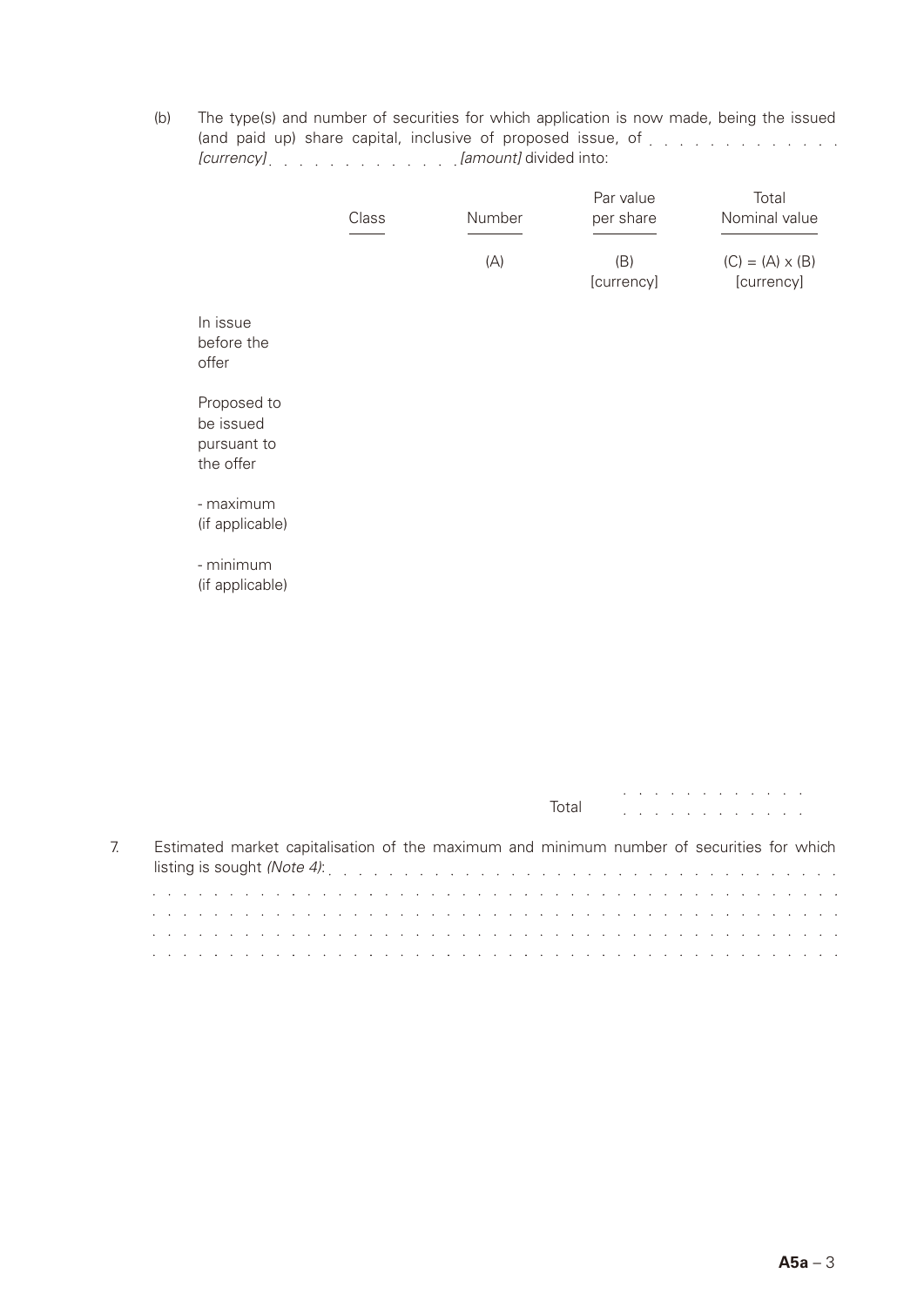#### 8. (a) Estimated size of offer:

| Estimated<br>size of offer | Proposed<br>offer price | Total<br>Offered     | New issue<br>(if applicable) | Sale shares<br>(if applicable) | Class of<br>securities |
|----------------------------|-------------------------|----------------------|------------------------------|--------------------------------|------------------------|
| $(E) = (C) \times (D)$     | (D)                     | (C)<br>$= (A) + (B)$ | (B)                          | (A)                            |                        |
| [currency]                 | [currency]              |                      |                              |                                |                        |
|                            |                         |                      |                              |                                |                        |
|                            |                         |                      |                              |                                |                        |
|                            |                         |                      |                              |                                |                        |
|                            |                         |                      |                              |                                |                        |

Total

 $\mathcal{L}^{\mathcal{A}}$  , where  $\mathcal{L}^{\mathcal{A}}$  , we have a set of  $\mathcal{L}^{\mathcal{A}}$  $\mathcal{L}^{\mathcal{A}}$  . The set of the set of the set of the  $\mathcal{A}$ 

Number of securities

#### Number of securities

(b) Particulars of proposed listing method of the securities referred to in paragraph 6(b) above:

| Class of<br>securities | Proposed<br>listing<br>method | Sale share<br>(if<br>applicable) | New issue<br>(if<br>applicable) | Total                | Proposed<br>offer price | Estimated<br>market value   |
|------------------------|-------------------------------|----------------------------------|---------------------------------|----------------------|-------------------------|-----------------------------|
|                        |                               | (A)                              | (B)                             | (C)<br>$= (A) + (B)$ | (D)                     | (E)<br>$=$ (C) $\times$ (D) |
|                        |                               |                                  |                                 |                      | <i>currencyl</i>        | <i>currencyl</i>            |

### a carrier and a carrier and a Total <u>.</u> . . . . . . . . . . . . 9. Minimum amount of capital to be raised by the Issuer (if applicable) *(Note 5)*: and the company of the company of the company of the company of the company of the company of the company of the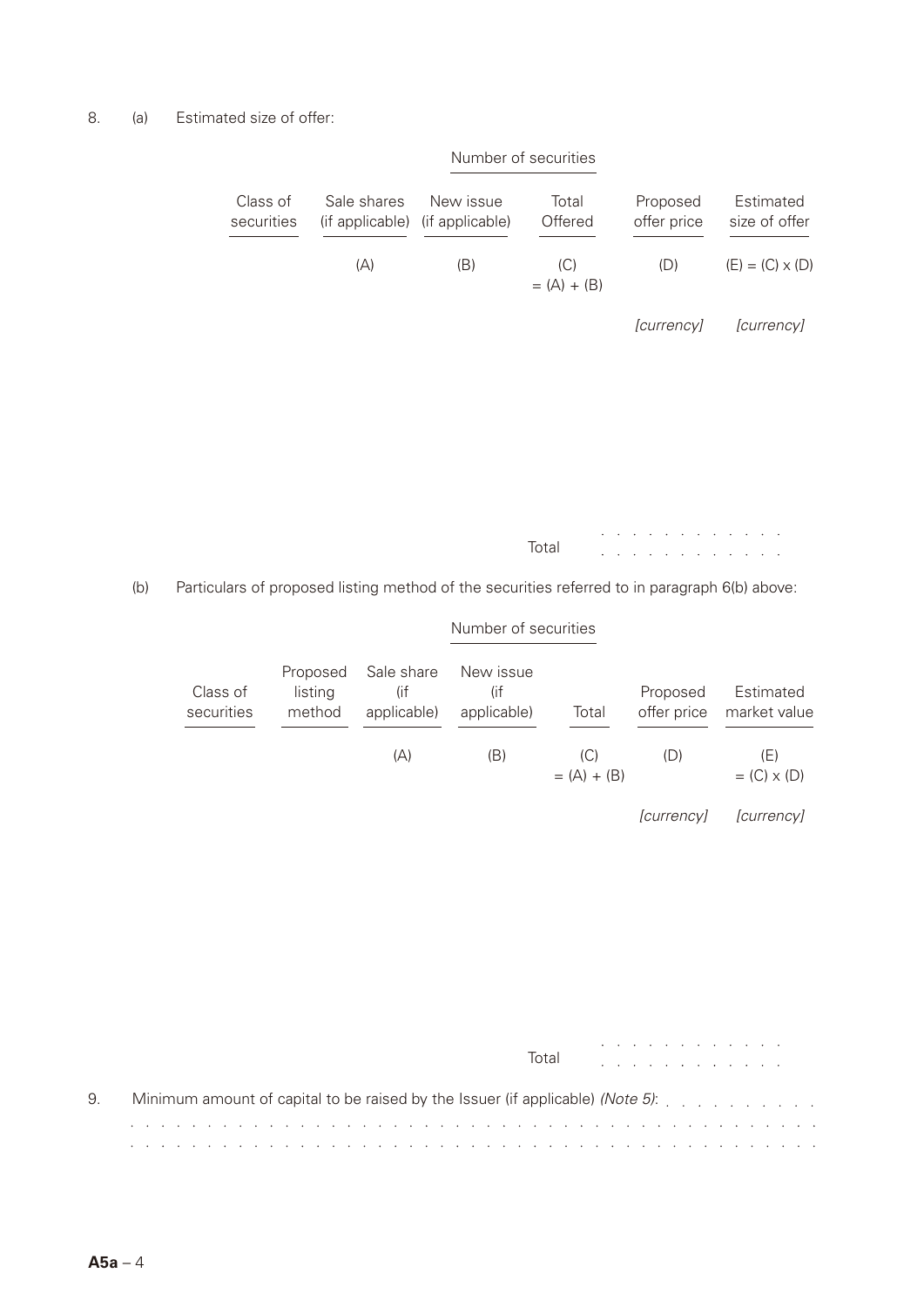10. Estimated percentage of securities in the hands of the public (immediately following listing of the securities):

Estimated percentage Class of securities in the hands of the public

| 11. |          | Whether or not it is proposed that the issue be underwritten, and if so, by whom and the amount<br>of securities to be underwritten:                                                                                                                                                                                                                                                                                                                                                                                                                                                                |
|-----|----------|-----------------------------------------------------------------------------------------------------------------------------------------------------------------------------------------------------------------------------------------------------------------------------------------------------------------------------------------------------------------------------------------------------------------------------------------------------------------------------------------------------------------------------------------------------------------------------------------------------|
|     |          | a constitution de la constitution de la constitution de la constitution de la constitution de la constitution<br><u>. A series de la caractería de la caractería de la caractería de la caractería de la caractería de la caracterí</u><br>a constitution de la constitution de la constitution de la constitution de la constitution de la constitution<br>a di sera de la caractería de la caractería de la caractería de la caractería de la caractería de la caracterí<br>in a constitution of the constitution of the constitution of the constitution of the constitution of the constitution |
| 12. |          | The securities for which application is now made                                                                                                                                                                                                                                                                                                                                                                                                                                                                                                                                                    |
|     | (a)      | are/are not* identical in all respects<br>a constitution de la constitution de la constitution de la constitution de la constitution de la constitution<br>a constitution of the constitution of the constitution of the constitution of the constitution of the constitution                                                                                                                                                                                                                                                                                                                       |
|     | (Note 6) |                                                                                                                                                                                                                                                                                                                                                                                                                                                                                                                                                                                                     |
|     | (b)      | are/are not* identical in all respects with an existing class of security<br>a constitution de la constitución de la constitución de la constitución de la constitución de la constitución<br><u>. In the second contract of the second contract of the second contract of the second contract of the second second</u><br>(Note 6)<br>(If the securities are not identical now, but will become so in the future, a statement as to<br>when they will become identical must be added to (a) or (b) above.)                                                                                         |
|     | (c)      | are not listed or dealt in on another stock exchange/are listed or dealt in on the following                                                                                                                                                                                                                                                                                                                                                                                                                                                                                                        |
|     | (d)      | have been in the previous 6 months, are or will be the subject of an application for listing on<br>the following stock exchange(s) enterprise and and all the state of the state of the state of the state of the                                                                                                                                                                                                                                                                                                                                                                                   |
|     |          | *Delete as appropriate                                                                                                                                                                                                                                                                                                                                                                                                                                                                                                                                                                              |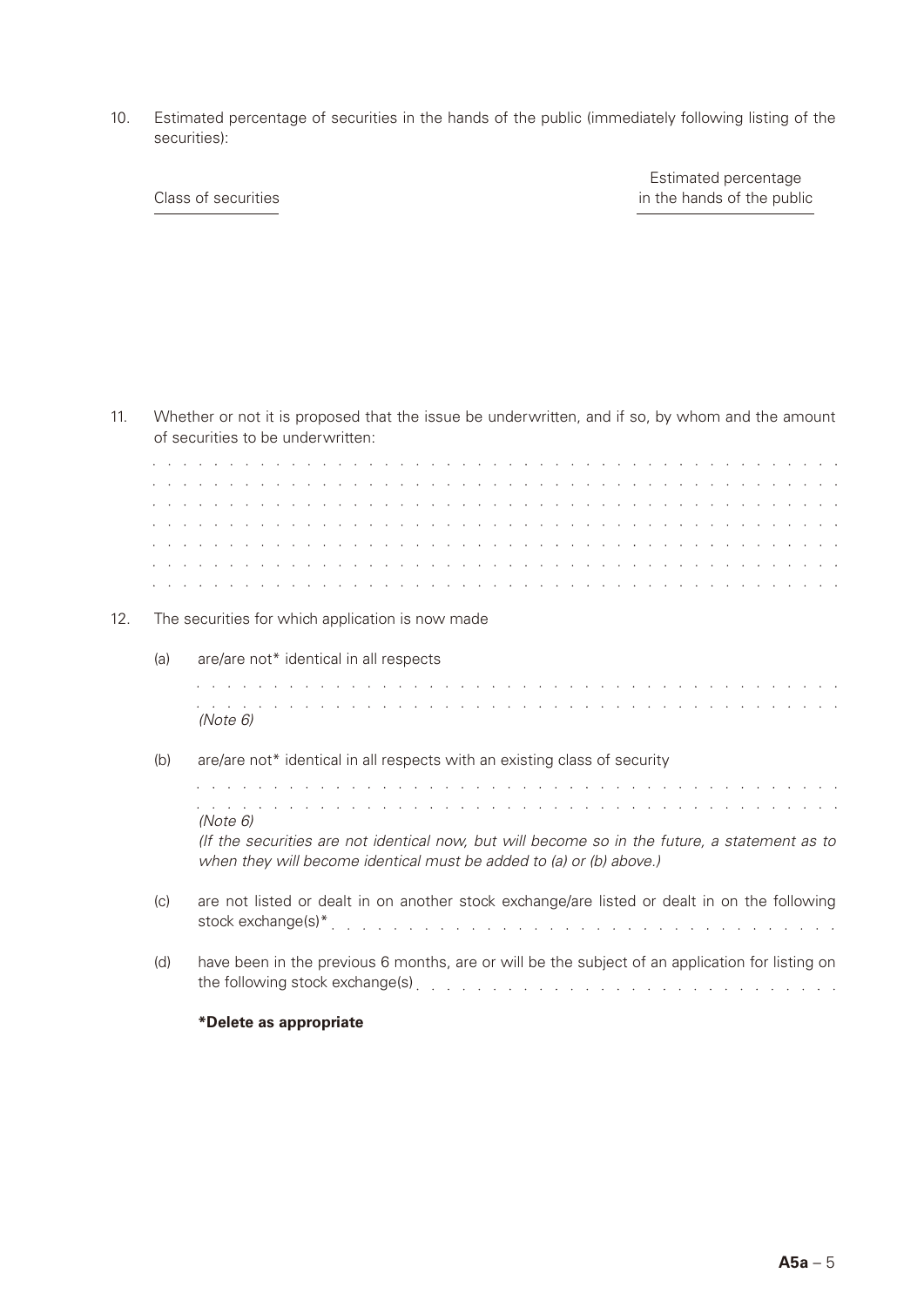- 13. [Repealed 1 January 2007]
- 14. Particulars of the authorised representatives of the issuer (see rule 5.19 of the GEM Listing Rules):

|     | (a) | Name:                  |                                                            | . (English). (Chinese)                                                                    |
|-----|-----|------------------------|------------------------------------------------------------|-------------------------------------------------------------------------------------------|
|     |     |                        | . (Mobile)                                                 | Telephone Number: (Office) (Home)                                                         |
|     |     | Fax Number:<br>E-mail: | <u>.</u><br>.                                              |                                                                                           |
|     | (b) | Name:                  |                                                            | . (English). Chinese)                                                                     |
|     |     |                        | . (Mobile)                                                 |                                                                                           |
|     |     | Fax Number:<br>E-mail: | a construction of the construction of<br><u>.</u>          |                                                                                           |
| 15. |     |                        | consideration (complete on a separate sheet if necessary): | Details of any additional information considered necessary/appropriate for the Exchange's |

|                                                                                                                 |  |  |  |  |  |  |  |  |  |  |  |  | . |  |  |  |  |  |  |  |  |  |  |
|-----------------------------------------------------------------------------------------------------------------|--|--|--|--|--|--|--|--|--|--|--|--|---|--|--|--|--|--|--|--|--|--|--|
| the contract of the contract of the contract of the contract of the contract of the contract of the contract of |  |  |  |  |  |  |  |  |  |  |  |  |   |  |  |  |  |  |  |  |  |  |  |
|                                                                                                                 |  |  |  |  |  |  |  |  |  |  |  |  |   |  |  |  |  |  |  |  |  |  |  |
|                                                                                                                 |  |  |  |  |  |  |  |  |  |  |  |  |   |  |  |  |  |  |  |  |  |  |  |
|                                                                                                                 |  |  |  |  |  |  |  |  |  |  |  |  |   |  |  |  |  |  |  |  |  |  |  |
|                                                                                                                 |  |  |  |  |  |  |  |  |  |  |  |  |   |  |  |  |  |  |  |  |  |  |  |
|                                                                                                                 |  |  |  |  |  |  |  |  |  |  |  |  |   |  |  |  |  |  |  |  |  |  |  |
| the contract of the contract of the contract of the contract of the contract of the contract of the contract of |  |  |  |  |  |  |  |  |  |  |  |  |   |  |  |  |  |  |  |  |  |  |  |
|                                                                                                                 |  |  |  |  |  |  |  |  |  |  |  |  |   |  |  |  |  |  |  |  |  |  |  |
|                                                                                                                 |  |  |  |  |  |  |  |  |  |  |  |  |   |  |  |  |  |  |  |  |  |  |  |
|                                                                                                                 |  |  |  |  |  |  |  |  |  |  |  |  |   |  |  |  |  |  |  |  |  |  |  |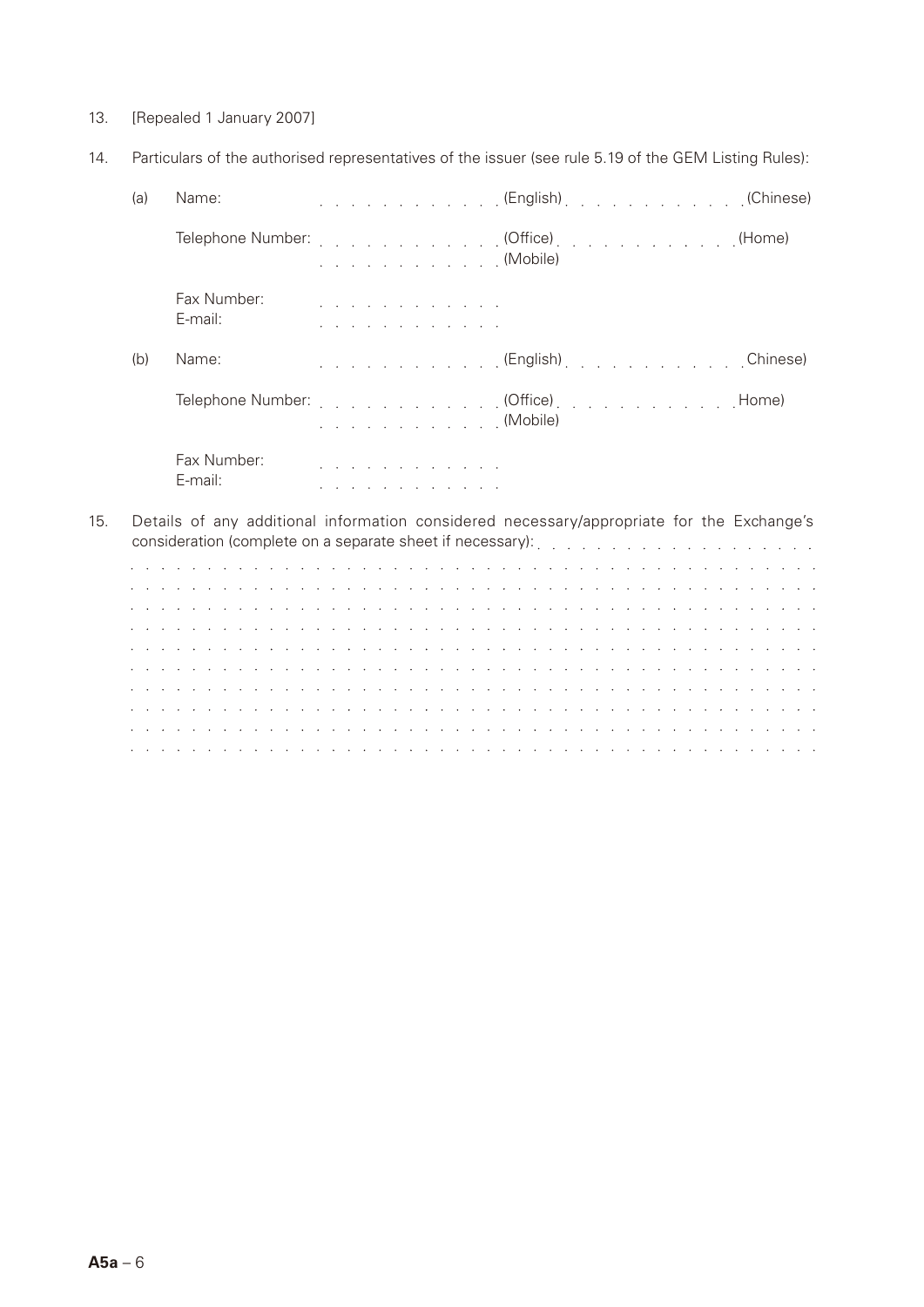16. Brief summary of any applications for waiver from compliance with any of the GEM Listing Rules (please attach a detailed waiver application).

|  |  |  |  |  |  |  |  |  |  |  |  |  |  |  |  |  |  |  |  |  | a constitution of a constitution of a constitution of a constitution of a constitution of a constitution of a      |
|--|--|--|--|--|--|--|--|--|--|--|--|--|--|--|--|--|--|--|--|--|--------------------------------------------------------------------------------------------------------------------|
|  |  |  |  |  |  |  |  |  |  |  |  |  |  |  |  |  |  |  |  |  | a constitution of the constitution of the constitution of the constitution of the constitution of the constitution |
|  |  |  |  |  |  |  |  |  |  |  |  |  |  |  |  |  |  |  |  |  | a constitution of a constitution of a constitution of a constitution of a constitution of a constitution of a      |
|  |  |  |  |  |  |  |  |  |  |  |  |  |  |  |  |  |  |  |  |  | a constitution of a constitution of a constitution of a constitution of a constitution of a constitution of a      |
|  |  |  |  |  |  |  |  |  |  |  |  |  |  |  |  |  |  |  |  |  | a caracteristica caracteristica caracteristica caracteristica caracteristica caracteristica caracteristica a s     |
|  |  |  |  |  |  |  |  |  |  |  |  |  |  |  |  |  |  |  |  |  | a constitution of a constitution of a constitution of a constitution of a constitution of a constitution of a      |
|  |  |  |  |  |  |  |  |  |  |  |  |  |  |  |  |  |  |  |  |  | a constitution of the constitution of the constitution of the constitution of the constitution of the constitution |
|  |  |  |  |  |  |  |  |  |  |  |  |  |  |  |  |  |  |  |  |  | a constitution of a constitution of a constitution of a constitution of a constitution of a constitution of a      |
|  |  |  |  |  |  |  |  |  |  |  |  |  |  |  |  |  |  |  |  |  | a constitution of a constitution of a constitution of a constitution of a constitution of a constitution of a      |
|  |  |  |  |  |  |  |  |  |  |  |  |  |  |  |  |  |  |  |  |  | a constitution of the constitution of the constitution of the constitution of the constitution of the constitution |

17. The following are the qualifications of the undermentioned person(s) whose opinion(s) as (an) expert(s) is/are referred to in any document included in this application:

| Name | Qualifications | Document |
|------|----------------|----------|
|      |                |          |
|      |                |          |
|      |                |          |

- 18. Definitive certificates (in respect of the class of security/securities for which listing is sought) have already been issued for extension and contact the contact of the contact of the contact of the contact of the contact of the contact of the contact of the contact of the contact of the contact of the contact of the contact shares and will be ready on  $\ldots$   $\ldots$   $\ldots$   $\ldots$   $\ldots$   $\ldots$  for  $\ldots$   $\ldots$   $\ldots$   $\ldots$   $\ldots$ shares.
- 19. A cheque numbered entitled and cheque number) drawn on entitled and cheque numbers for \$[  $\blacksquare$ , the amount specified in Appendix 9, has been enclosed for payment of the nonrefundable initial listing fee. If there is any delay in the proposed timetable as set out above, or if there is any change in that timetable or in any of the other particulars without the approval of the Exchange or if the proposed application for listing is withdrawn, cancelled or rejected by the Exchange, the Issuer acknowledges the Exchange's right to forfeit this amount. The Issuer also acknowledges the Exchange's rights under Notes 2(e) and (f) below.

#### 20. **Issuer's Undertaking:**

**We, [Limited], the Issuer hereby undertake:–**

- **(a) for so long as any of our securities are listed on GEM, to comply at all times with all of the requirements of the GEM Listing Rules from time to time in force (save for any that are stated not to apply);**
- **(b) to advise the Exchange if any change of circumstance arises prior to the hearing date of the application by the GEM Listing Committee that would render any information contained in this application form or the draft listing document submitted herewith misleading in any material respect;**
- **(c) to lodge with the Exchange, before dealings in the securities commence, the declaration (Appendix 5E) required by rule 12.26(7) of the GEM Listing Rules; and**
- **(d) to comply with the requirements of the procedures and format for publication and communication published by the Exchange from time to time.**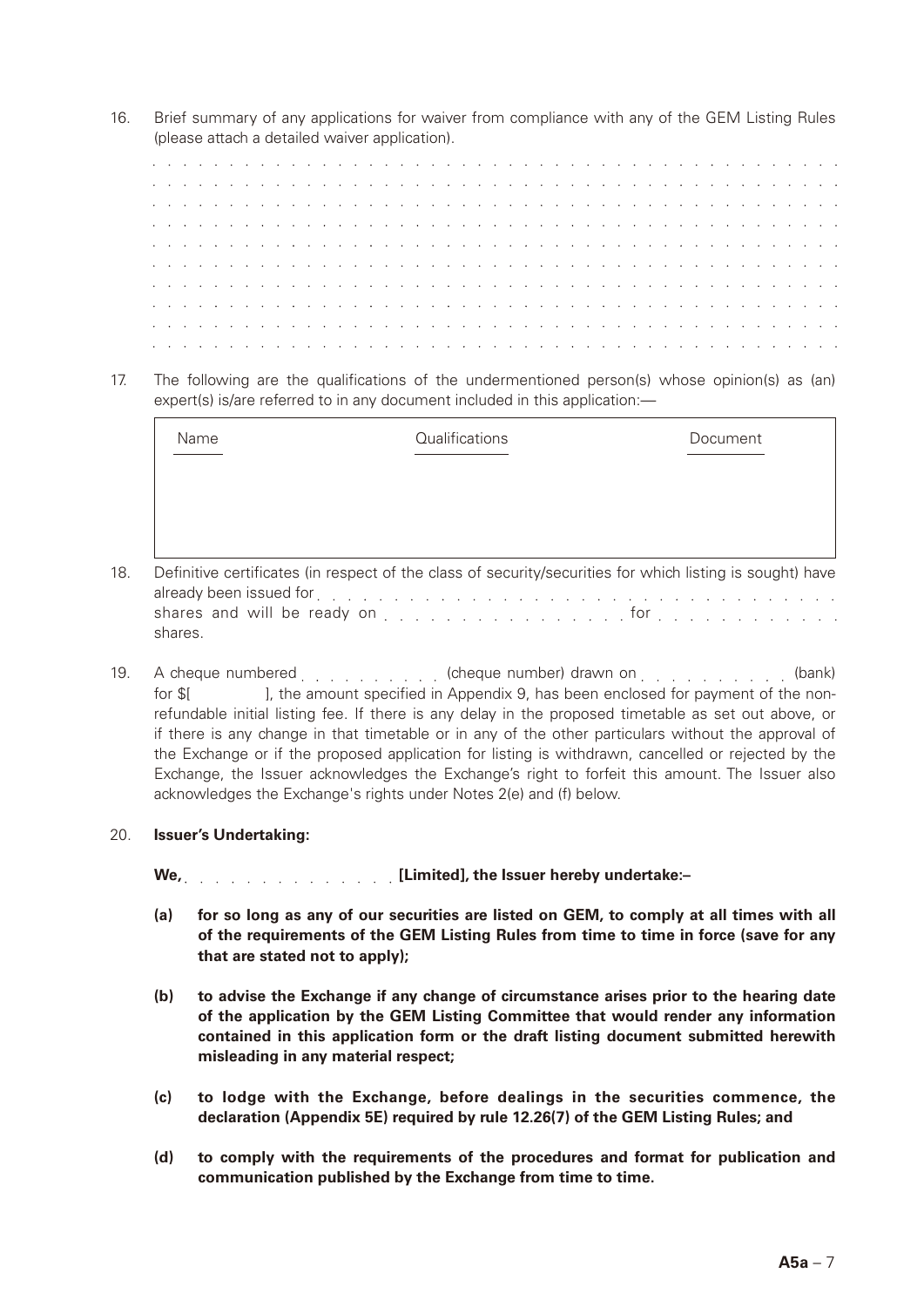**Please attach a certified extract from the board minutes of the Issuer authorising the submission of this form and approving the undertaking, declaration and acknowledgements set out herein.**

- 21. **[Repealed 1 October 2013]**
- 22. **[Repealed 1 October 2013]**
- 22A. **Issuer's authorisation for filing with the Commission**

We **Are required to file copies of our application with the Securities and Futures Commission ("SFC") under section 5(1) of the Securities and Futures (Stock Market Listing) Rules ("Rules"). Pursuant to section 5(2) of the Rules, we hereby authorise the Exchange to file all such materials with the SFC on our behalf as and when we file them with the Exchange.**

**If our securities become listed on the Exchange, we will be required to file copies of certain announcements, statements, circulars, or other documents made or issued by us or on our behalf to the public or to holders of our securities ("relevant corporate materials") with the SFC under sections 7(1) and (2) of the Rules. Pursuant to section 7(3) of the Rules, we hereby authorise the Exchange to file all such documents with the SFC on our behalf as and when we file them with the Exchange.**

**In this letter "application" has the meaning ascribed to it under section 2 of the Rules.**

**The authorisation aforementioned shall not be altered or revoked in any way unless prior written approval has been obtained from the Exchange and the Exchange shall have the absolute discretion to grant such approval. Applications and relevant corporate disclosure materials shall be filed with the Exchange in such manner and number of copies as the Exchange may from time to time prescribe. In addition, we undertake to execute such documents in favour of the Exchange perfecting the above authorisation as the Exchange may require.**

23. **Issuer's Acknowledgements:**

**We, [Limited], the Issuer, authorise the Exchange to publish, release or present on the Exchange's website or in any other form or context and to whomsoever the Exchange deems necessary or appropriate for the purposes specified below, any information provided by us or on our behalf, to the Exchange pursuant to any obligation under the GEM Listing Rules to publish the same and without liability on the part of the Exchange. In addition, we acknowledge that the Exchange may impose a fee for access to or use of such public information so published, released or presented, and we waive any right to receive any fee or other remuneration from the Exchange in respect thereof. The purposes for which the Exchange may so publish, release or present such information are as follows:–**

- **(a) for the promotion of GEM; or**
- **(b) in connection with the compilation of statistical and other information on companies listed on GEM; or**
- **(c) investor awareness and education; or**
- **(d) to preserve the general integrity and reputation of the market.**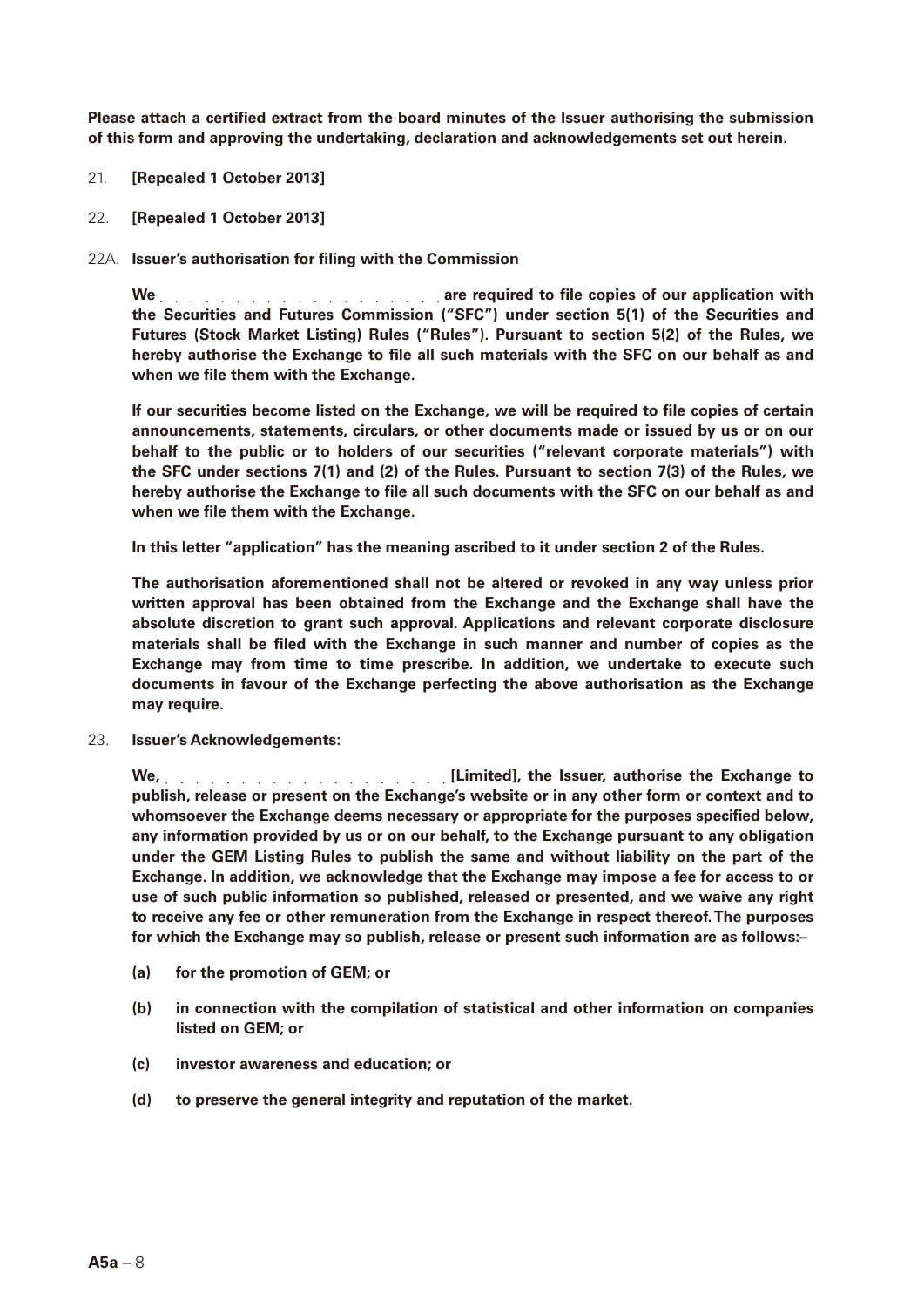Yours faithfully,

| Signed: $\ldots$ $\ldots$ $\ldots$ $\ldots$ $\ldots$<br>Name: $\ldots$ $\ldots$ $\ldots$ $\ldots$<br>Director, Secretary or other<br>duly authorised officer*<br>for and on behalf of |
|---------------------------------------------------------------------------------------------------------------------------------------------------------------------------------------|
| Name of Issuer:<br>and the state of the state<br>*Delete as appropriate                                                                                                               |
| Yours faithfully.                                                                                                                                                                     |

ours faithfully,

| Signed: $\ldots$ $\ldots$ $\ldots$ $\ldots$ $\ldots$                                                                                |  |
|-------------------------------------------------------------------------------------------------------------------------------------|--|
| Name: $\ldots$ $\ldots$ $\ldots$ $\ldots$ $\ldots$                                                                                  |  |
| Director                                                                                                                            |  |
| For and on behalf of                                                                                                                |  |
| Name of Sponsor:<br>the contract of the contract of the contract of the contract of the contract of the contract of the contract of |  |

#### *NOTES*

- *(1) Where more than one Sponsor has been appointed, please refer to rule 6A.10 of the GEM Listing Rules for guidance. The Exchange must be advised as to which of the Sponsors is, in the first instance, principally responsible for communicating on the Issuer's behalf with the Exchange.*
- *(2) All applicants should note that:—*
	- *(a) pursuant to rule 12.12, the Sponsor should contact the Listing Division to ascertain a date on which the GEM Listing Committee may consider the applicant's application for listing. The Exchange reserves the right to change the provisional hearing date;*
	- *(b) the applicant is not guaranteed an exclusive timetable. In other words the applicant's timetable may coincide with or overlap the timetable of other applicants;*
	- *(c) if requested, the Exchange will inform the applicant of the estimated size of issue and the*  date on which it is proposed that the application lists will close in respect of every other *applicant whose timetable will coincide with or overlap with the applicant's proposed timetable;*
	- *(d) other applicants the proposed timetables of which coincide with or overlap with the applicant's timetable will be informed upon their request to the Exchange of the estimated size of issue and current date on which it is proposed that the application lists will close in respect of the applicant as disclosed in this form (all other details will be retained in strict confidence);*
	- *(e) in the event that the listing remains outstanding for more than 6 months after the date of the application form, any initial listing fee paid will be forfeited and a new application form together with a further non-refundable initial listing fee in the amount specified in Appendix 9 must be submitted to the Exchange unless the Exchange agrees otherwise;*
	- *(f) where there is a termination or addition of a Sponsor during the vetting process of the listing application, the Exchange will normally require the applicant to submit a new listing application form detailing a revised timetable and a further non-refundable initial listing fee in the amount specified in Appendix 9. Any initial listing fee paid will, in such circumstances, be forfeited; and*